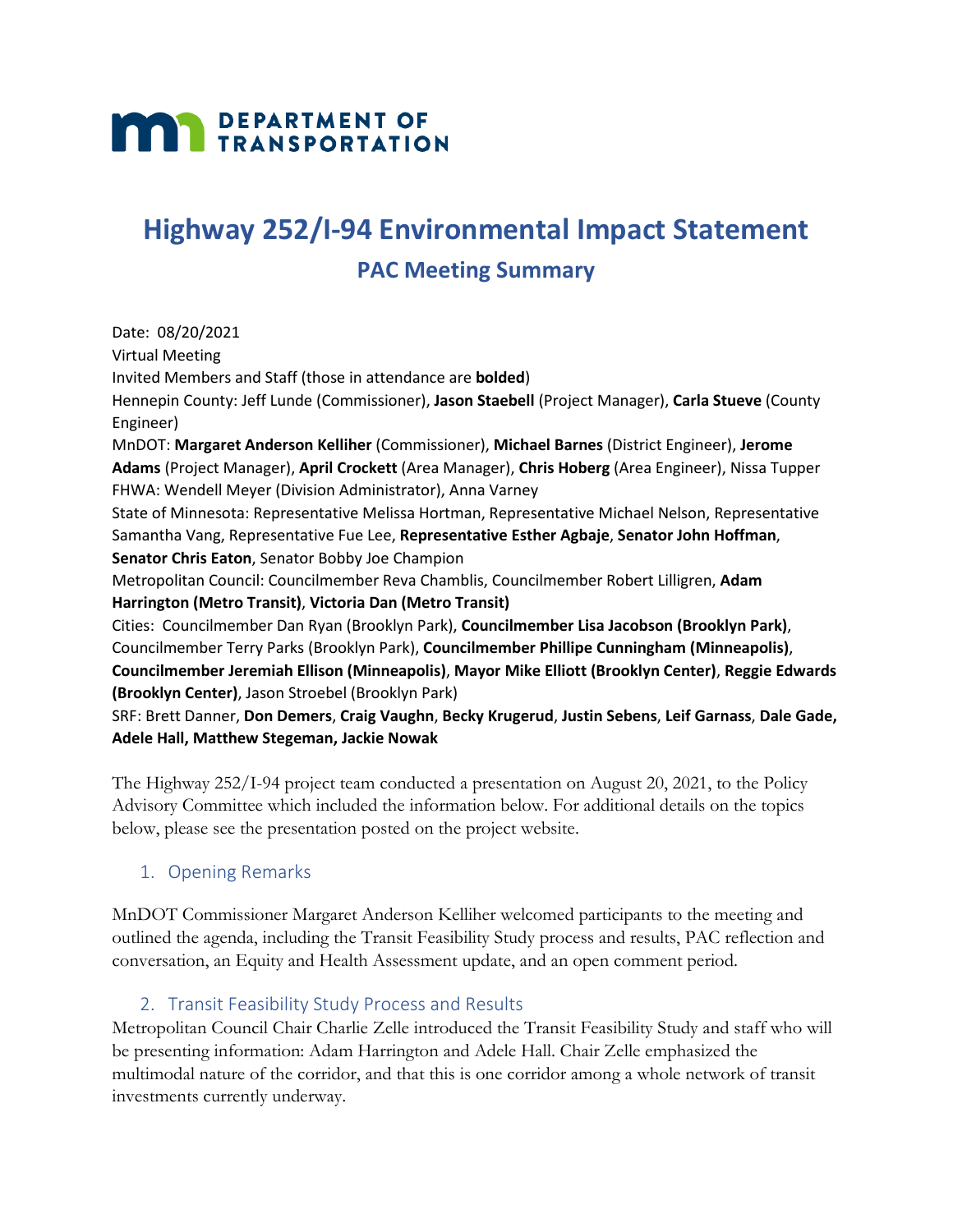Adam Harrington (Metro Transit) presented a summary of existing transit service in the Hwy 252 and I-94 corridor. Adele Hall (SRF) presented the detailed concepts assessed in the Transit Feasibility Study, the results of the evaluation process, and recommendations for further study in the Hwy 252/I-94 Scoping Decision Document. Jerome Adams (MnDOT) explained the relationship between the Transit Feasibility Study and the rest of the Hwy 252/I-94 EIS project and schedule.

#### 3. PAC Reflection

Commissioner Anderson Kelliher and Chair Zelle opened the PAC conversation.

- a. Representative Esther Agbaje: At what point in the process do environmental concerns begin to be studied? Constituents have raised concerns regarding environmental issues. Will electric busses be considered?
	- i. Chair Zelle responded that Metro Transit is committed to reducing emissions and continuing to expand its electric vehicle fleet. Expansion of transit service will allow more people to shift to more efficient transit modes.
	- ii. Adam Harrington with Metro Transit confirmed that Metro Transit is advancing electrification efforts, and future developments along the corridor will also help reduce the impact of industry and other land uses along the corridor. Metro Transit will have a zero-emission bus plan prepared for the legislature in 2022.
	- iii. Commissioner Kelliher clarified that environmental issues will be studied as part of the EIS process. MnDOT is conducting an Equity and Health Assessment as part of the Hwy 252/I-94 project. This is a new process for MnDOT and has never been completed as part of a project.
- b. Representative Esther Agbaje: There were 1,000 added riders as part of Concept B and Concept D, are these the same riders or different riders?
	- i. Metro Transit noted that the ridership numbers are based on forecasted 2040 ridership. The riders may be different riders, however the level at which the analysis is being conducted it is difficult to tell.
	- ii. SRF clarified that these ridership forecasts do not include specific ridership demographics. SRF noted that each concept is likely pulling different geographic areas; routes serving park and ride locations have a broader geographic area, while local routes typically serve the neighborhoods along the corridor.
- c. Representative Esther Agbaje: How will the impacts of the pandemic on travel patterns be addressed in future planning efforts?
	- i. Commissioner Kelliher responded that the Minnesota Legislature has asked MnDOT and the Met Council to study the impacts of the pandemic on transit; the study will be conducted by the University of Minnesota Center for Transportation Studies (CTS).
- d. Mayor Mike Elliott stated that additional time is needed to review the slides.
	- i. Commissioner Kelliher noted that PAC members are always welcome to provide comment outside of the PAC meeting if desired.